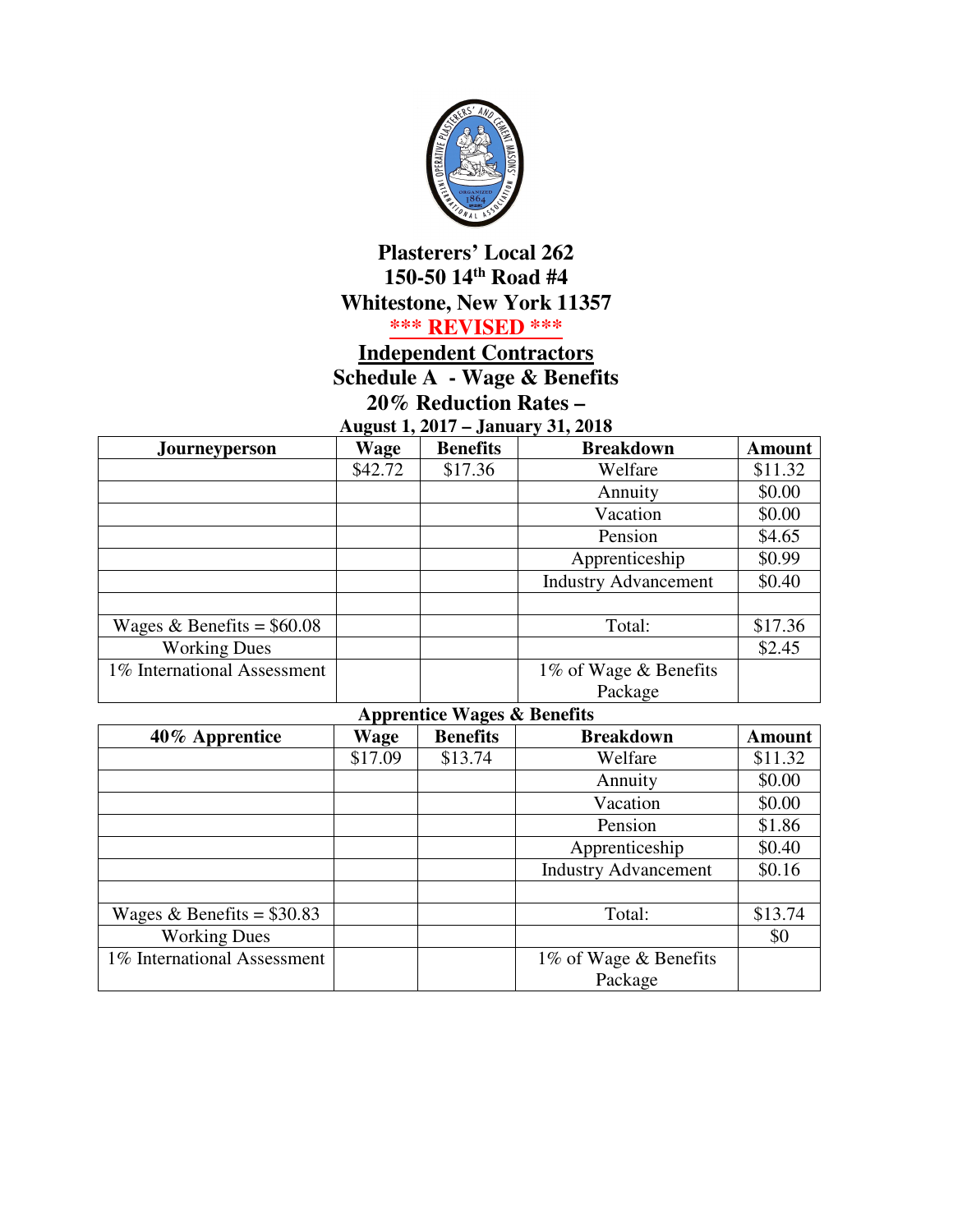| 45% Apprentice              | Wage    | <b>Benefits</b> | <b>Breakdown</b>            | <b>Amount</b> |
|-----------------------------|---------|-----------------|-----------------------------|---------------|
|                             | \$19.23 | \$14.04         | Welfare                     | \$11.32       |
|                             |         |                 | Annuity                     | \$0.00        |
|                             |         |                 | Vacation                    | \$0.00        |
|                             |         |                 | Pension                     | \$2.09        |
|                             |         |                 | Apprenticeship              | \$0.45        |
|                             |         |                 | <b>Industry Advancement</b> | \$0.18        |
|                             |         |                 |                             |               |
| Wages & Benefits = $$33.27$ |         |                 | Total:                      | \$14.04       |
| <b>Working Dues</b>         |         |                 |                             | \$0.91        |
| 1% International Assessment |         |                 | 1% of Wage & Benefit        |               |
|                             |         |                 | Package                     |               |

| 55% Apprentice              | Wage    | <b>Benefits</b> | <b>Breakdown</b>            | Amount  |
|-----------------------------|---------|-----------------|-----------------------------|---------|
|                             | \$23.50 | \$14.65         | Welfare                     | \$11.32 |
|                             |         |                 | Annuity                     | \$0.00  |
|                             |         |                 | Vacation                    | \$0.00  |
|                             |         |                 | Pension                     | \$2.56  |
|                             |         |                 | Apprenticeship              | \$0.55  |
|                             |         |                 | <b>Industry Advancement</b> | \$0.22  |
|                             |         |                 |                             |         |
| Wages & Benefits = $$38.15$ |         |                 | Total:                      | \$14.65 |
| <b>Working Dues</b>         |         |                 |                             | \$1.18  |
| 1% International Assessment |         |                 | 1% of Wage & Benefit        |         |
|                             |         |                 | Package                     |         |

| 60% Apprentice              | Wage    | <b>Benefits</b> | <b>Breakdown</b>            | <b>Amount</b> |
|-----------------------------|---------|-----------------|-----------------------------|---------------|
|                             | \$25.64 | \$14.95         | Welfare                     | \$11.32       |
|                             |         |                 | Annuity                     | \$0.00        |
|                             |         |                 | Vacation                    | \$0.00        |
|                             |         |                 | Pension                     | \$2.79        |
|                             |         |                 | Apprenticeship              | \$0.60        |
|                             |         |                 | <b>Industry Advancement</b> | \$0.24        |
|                             |         |                 |                             |               |
| Wages & Benefits = $$40.59$ |         |                 | Total:                      | \$14.95       |
| <b>Working Dues</b>         |         |                 |                             | \$1.32        |
| 1% International Assessment |         |                 | 1% of Wage & Benefits       |               |
|                             |         |                 | Package                     |               |